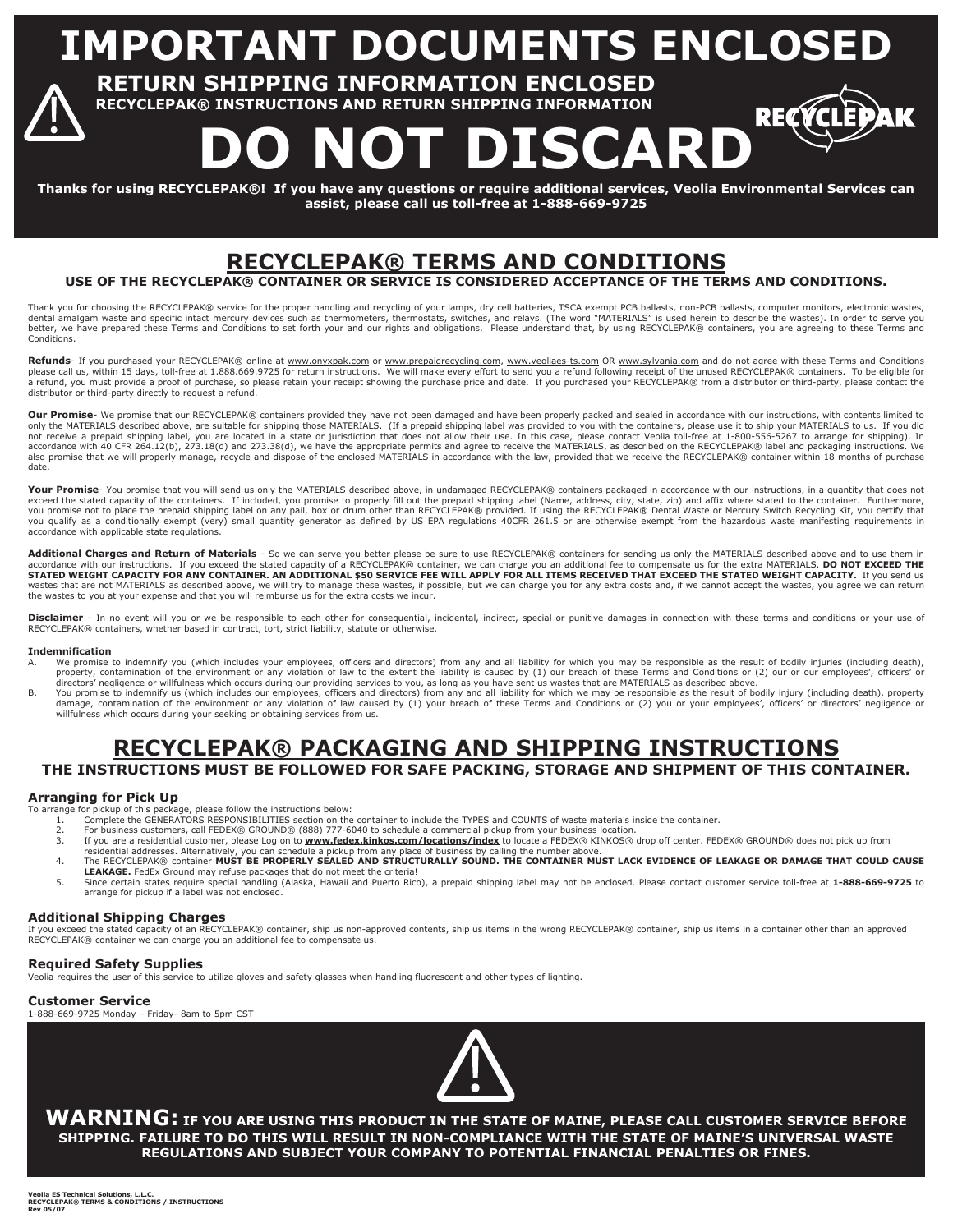### **LAMP RECYCLING BOXES (Applies to Supply 043, Supply044, Supply 065, Supply098, Supply123 and Supply126)**

**Authorized Contents-** The RECYCLEPAK® lamp boxes are designed for a variety of lamp types. Please follow the guidance below as to the types of lamps allowed in RECYCLEPAK® lamp boxes. Placing unauthorized materials inside any will subject you to additional handling fees as well as violate our terms and conditions and eliminate any liability protection offered under this program.

- **Supply043-** Holds 30 T12 / 60 T8 4ft straight fluorescent lamps & u-tube lamps ONLY.<br>• Supply044- Holds 15 T12 / 30 T8 8ft straight fluorescent lamps ONLY.
- 
- x **Supply065-** Holds 68 T12 / 146 T8 4ft straight fluorescent lamps & u-tube lamps ONLY. x **Supply098-** Holds 15 T12 / 30 T8 4ft straight fluorescent lamps ONLY.
- Supply123- Holds up to 12 small compacts and 6-8 medium to large compacts.
- x **Supply126-** Holds 20 T12 / 32 T8 u-tube lamps, misc. amounts of high intensity discharge lamps and compact fluorescent lamps

### **Step #1- Located and Apply Prepaid Return Shipping Label**

- 
- 1. Locate enclosed prepaid return shipping label. This label may be affixed to your container or located in the "DOCUMENTS ENCLOSED ENVELOPE."<br>2. If your prepaid return shipping label is not affixed to your container, affi
- 3. DO NOT PLACE PREPAID LABEL ON ANY BOX OTHER THAN THE RECYCLEPAK®.<br>4. Completely fill out the FEDEX® GROUND® prepaid return shipping label to include your company name, mailing address, city, state and zip code. A CERTIF this is not completely filled out.
- 5. If a return facility address is not included on your FEDEX® GROUND® prepaid return shipping label, locate and follow the guidance established by the PRP ZONE MAP to CAREFULLY identify YOUR state
- and corresponding Color Coded Return Zone Label.<br>6. Affix YOUR Color Coded Return Zone Return Label that represents the state in which you are returning this container FROM to the FEDEX® GROUND® Prepaid Return Package questions, please call customer service toll-free at 1-888-669-9725. **SHIPPING TO UNAUTHORIZED ZONES** will subject you to additional handling charges.

# **Step #2- Prepare Package**<br>1. Open container and seal bottom of b

- 1. Open container and seal bottom of box with 2" minimum clear pressure sensitive tape. **MAKE SURE CORNERS ARE PROPERLY SEALED AND THERE ARE NO FLAP EDGES OR CORNERS EXPOSED.**
- 2. The RECYCLEPAK® container **MUST BE PROPERLY SEALED AND STRUCTURALLY SOUND. THE CONTAINER MUST LACK EVIDENCE OF LEAKAGE OR DAMAGE THAT COULD CAUSE**
- **LEAKAGE.** FedEx Ground may refuse packages that do not meet the criteria!
- 3. Insert provided poly liner and place assembled container in secure and stable area.

# **Step #3- Fill Container** 1. **Identify the "ACCUMULATION**

- Identify the "ACCUMULATION DATE" in the space marked on the box with a permanent marker. The "ACCUMULATION DATE" is defined as the date when your first lamp was placed into the RECYCLEPAK®.
- 2. Carefully fill the RECYCLEPAK® with appropriate number of lamps. This depends upon the model box purchased. Refer to **AUTHORIZED CONTENTS** above. **DO NOT BREAK OR CRUSH LAMPS**. **USE WHOLE OR INTACT LAMPS ONLY.**
- 3. High Intensity Discharge Lamps (HIDs) must be placed into original manufacturer boxes OR wrapped in newspaper prior to being placed into RECYCLEPAK®.<br>4. DO NOT EXCEED 70 LBS. AN ADDITIONAL \$50 SERVICE FEE WIL
- 5. **KEEP BOX AND LINER CLOSED WHEN NOT IN USE.**

#### **Step #4- Seal Container**

- When the RECYCLEPAK® is full and lamps are packed tightly, seal poly liner with provided tie or minimum 2" wide clear plastic tape or equivalent. Make sure poly liner is sealed and completely within box.
- 2. Close box flaps or cover in order as stated on packaging and seal with minimum 2"wide clear plastic tape or equivalent. MAKE SURE CORNERS ARE PROPERLY SEALED AND THERE ARE NO FLAP **EDGES OR CORNERS EXPOSED.** The RECYCLEPAK® container **MUST BE PROPERLY SEALED AND STRUCTURALLY SOUND. THE CONTAINER MUST LACK EVIDENCE OF LEAKAGE OR DAMAGE THAT COULD CAUSE LEAKAGE.** FEDEX® GROUND® may refuse packages that do not meet the criteria!

#### **Step #5- Ship Container**

- 1. Complete the GENERATORS RESPONSIBILITIES section on the container to include the TYPES and COUNTS of waste materials inside the container.<br>2. Arrange for pick up (See "Arranging for Pickun" at the beginning of this docu
- 2. Arrange for pick up (See **"Arranging for Pickup"** at the beginning of this document).

### **MIXED LAMPS RECYCLING PAIL (Applies to Supply 068)**

**Authorized Contents-** The RECYCLEPAK® mixed lamps pail is designed for a variety of lamp types. Please follow the guidance below as to the types of lamps allowed in RECYCLEPAK® mixed lamps pail. Placing unauthorized materials inside any will subject you to additional handling fees as well as violate our terms and conditions and eliminate any liability protection offered under this program.

x **Supply068-** Holds 66 lbs of high intensity discharge, incandescent, compact fluorescent and circular lamps. This container will hold up to 90 small compact fluorescent lamps.

#### **Step #1- Located and Apply Prepaid Return Shipping Label**

- 
- 1. Locate enclosed prepaid return shipping label. This label may be affixed to your container or located in the "DOCUMENTS ENCLOSED ENVELOPE."<br>2. If your prepaid return shipping label is not affixed to your container, affi
- 3. **DO NOT PLACE PREPAID LABEL ON ANY PAIL OTHER THAN THE RECYCLEPAK®.**
- 4. Completely fill out the FEDEX® GROUND® prepaid return shipping label to include your company name, mailing address, city, state and zip code. A CERTIFICATE OF RECYCLING will not be issued if this is not completely filled out. 5. If a return facility address is not included on your FEDEX® GROUND® prepaid return shipping label, locate and follow the guidance established by the PRP ZONE MAP to CAREFULLY identify YOUR state
- and corresponding Color Coded Return Zone Label.
- 6. Affix YOUR Color Coded Return Zone Return Label that represents the state in which you are returning this container FROM to the FEDEX® GROUND® Prepaid Return Package Label. If you have<br>questions, please call customer se

#### **Step #2- Prepare Package**

1. Remove lid and place poly liner into pail.<br>2. The RECYCLEPAK® container **MUST BE PROPERLY SEALED AND STRUCTURALLY SOUND. THE CONTAINER MUST LACK EVIDENCE OF LEAKAGE OR DAMAGE THAT COULD CAUSE LEAKAGE.** FedEx Ground may refuse packages that do not meet the criteria!

# **Step #3- Fill Container** 1. Identify the "ACCUMULATION

- 1. Identify the "ACCUMULATION DATE" in the space marked on the pail with a permanent marker. The "ACCUMULATION DATE" is defined as the date when your first lamp was placed into the<br>RECYCLEPAK®.
- 2. Carefully fill the RECYCLEPAK® with appropriate number of lamps. Refer to **AUTHORIZED CONTENTS** above for guidance on the types of lamps authorized for this container. **DO NOT BREAK OR**
- **CRUSH LAMPS**. **USE WHOLE OR INTACT LAMPS ONLY.**
- 3. **DO NOT EXCEED WEIGHT CAPACITY ABOVE. AN ADDITIONAL \$50 SERVICE FEE WILL APPLY TO ALL ITEMS RECEIVED THAT EXCEED THIS WEIGHT.** 4. **KEEP PAIL AND LINER CLOSED WHEN NOT IN USE.**

## **Step #4- Seal Container**

- 1. When the RECYCLEPAK® is full, seal poly liner with provided tie or minimum 2" wide clear plastic tape or equivalent. Make sure poly liner is sealed and completely within pail. Place lid on top and screw to lock on.
- 2. The RECYCLEPAK® container **MUST BE PROPERLY SEALED AND STRUCTURALLY SOUND. THE CONTAINER MUST LACK EVIDENCE OF LEAKAGE OR DAMAGE THAT COULD CAUSE LEAKAGE.** FEDEX® GROUND® may refuse packages that do not meet the criteria!

#### **Step #5- Ship Container**

- 1. Complete the GENERATORS RESPONSIBILITIES section on the container to include the TYPES and COUNTS of waste materials inside the container.<br>2. Arrange for pick up (See **"Arranging for Pickup"** at the beginning of thi
-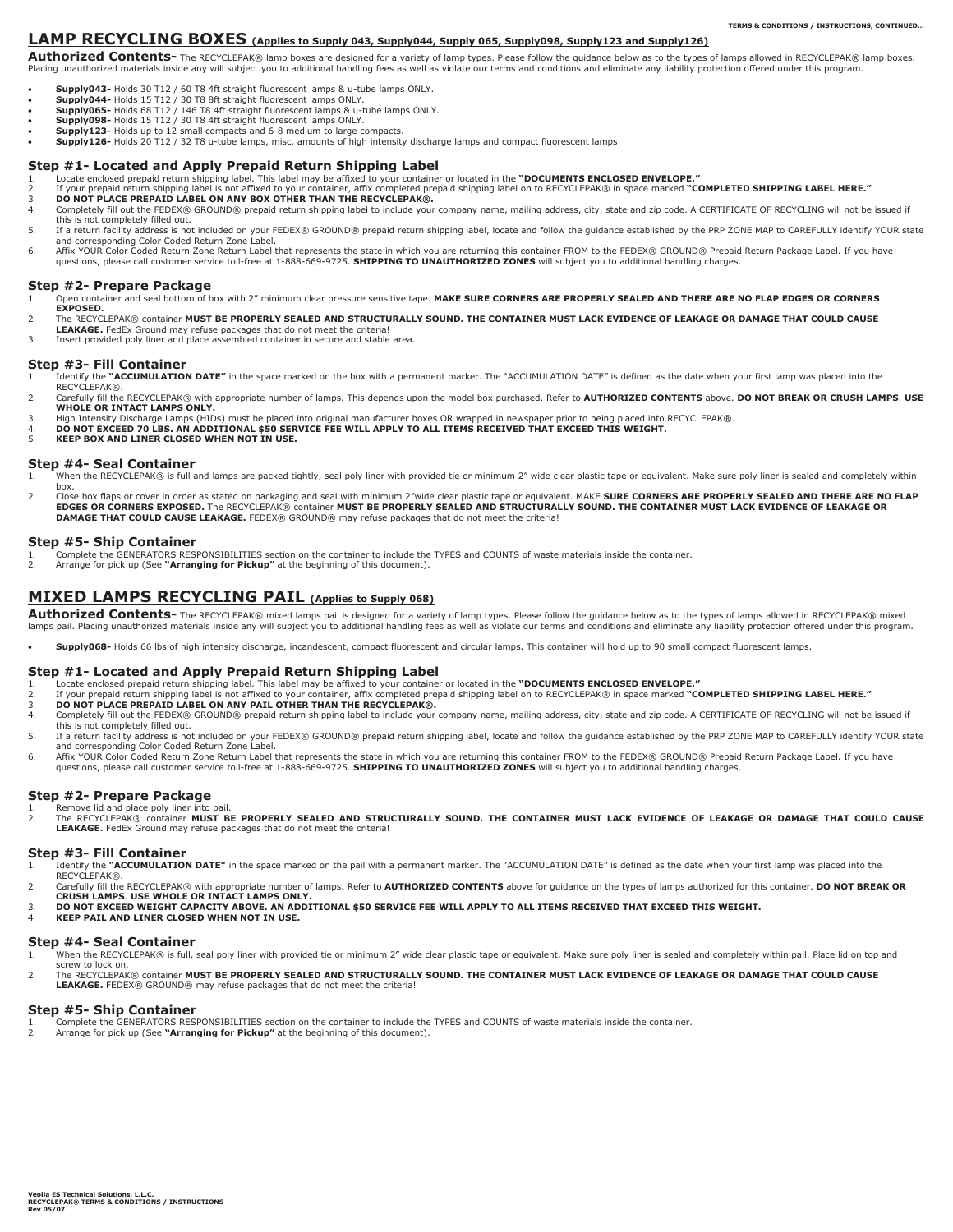## **BALLAST RECYCLING PAIL (Applies to Supply 040)**

**Authorized Contents-** The RECYCLEPAK® ballast recycling pail is designed for a variety of lamp ballast. Please follow the guidance below as to the types of lamp ballast allowed in RECYCLEPAK® pail. Placing unauthorized materials inside any will subject you to additional handling fees as well as violate our terms and conditions and eliminate any liability protection offered under this program.

x **Supply040-** Holds 66 lbs of TSCA-EXEMPT PCB and non-PCB lamp ballast.

#### **Step #1- Located and Apply Prepaid Return Shipping Label**

- 
- 1. Locate enclosed prepaid return shipping label. This label may be affixed to your container or located in the "DOCUMENTS ENCLOSED ENVELOPE."<br>2. If your prepaid return shipping label is not affixed to your container, affi
- 3. **DO NOT PLACE PREPAID LABEL ON ANY PAIL OTHER THAN THE RECYCLEPAK®.** 4. Completely fill out the FEDEX® GROUND® prepaid return shipping label to include your company name, mailing address, city, state and zip code. A CERTIFICATE OF RECYCLING will not be issued if this is not completely filled out.
- 5. If a return facility address is not included on your FEDEX® GROUND® prepaid return shipping label, locate and follow the guidance established by the PRP ZONE MAP to CAREFULLY identify YOUR state and corresponding Color Coded Return Zone Label.
- 6. Affix YOUR Color Coded Return Zone Return Label that represents the state in which you are returning this container FROM to the FEDEX® GROUND® Prepaid Return Package Label. If you have<br>questions, please call customer se

### **Step #2- Prepare Package**

Remove lid and place poly liner into pail. 2. The RECYCLEPAK® container **MUST BE PROPERLY SEALED AND STRUCTURALLY SOUND. THE CONTAINER MUST LACK EVIDENCE OF LEAKAGE OR DAMAGE THAT COULD CAUSE** LEAKAGE. FedEx Ground may refuse packages that do not meet the criteria!

# **Step #3- Fill Container**<br>1. Identify the "ACCUMULATION

- Identify the "ACCUMULATION DATE" in the space marked on the pail with a permanent marker. The "ACCUMULATION DATE" is defined as the date when your first ballast was placed into the
- RECYCLEPAK®.
	- 2. Carefully fill RECYCLEPAK® with non-leaking TSCA exempt PCB or Non-PCB lamp ballasts. **DO NOT INCLUDE LEAKING BALLASTS!**<br>2. **DO NOT EXCEED WETGHT CAPACITY AROVE AN ADDITIONAL \$50 SERVICE EFE WILL APPLY TO ALL ITEMS RECE** 3. **DO NOT EXCEED WEIGHT CAPACITY ABOVE. AN ADDITIONAL \$50 SERVICE FEE WILL APPLY TO ALL ITEMS RECEIVED THAT EXCEED THIS WEIGHT.**
	- 4. **KEEP PAIL AND LINER CLOSED WHEN NOT IN USE.**

#### **Step #4- Seal Container**

- 1. When the RECYCLEPAK® is full, seal poly liner with provided tie or minimum 2" wide clear plastic tape or equivalent. Make sure poly liner is sealed and completely within pail. Place lid on top and screw to lock on.
- 2. The RECYCLEPAK® container **MUST BE PROPERLY SEALED AND STRUCTURALLY SOUND. THE CONTAINER MUST LACK EVIDENCE OF LEAKAGE OR DAMAGE THAT COULD CAUSE**  LEAKAGE. FEDEX<sup>®</sup> GROUND<sup>®</sup> may refuse packages that do not meet the criteria!

#### **Step #5- Ship Container**

- 3. Complete the GENERATORS RESPONSIBILITIES section on the container to include the TYPES and COUNTS of waste materials inside the container.<br>4. Arrange for pick up (See "Arranging for Pickup" at the beginning of this docu
- 4. Arrange for pick up (See **"Arranging for Pickup"** at the beginning of this document).

## **DRY CELL BATTERY RECYCLING PAILS (Applies to Supply 041, Supply069 and Supply093)**

Authorized Contents- The RECYCLEPAK® dry cell battery recycling pail is designed for a variety of dry cell batteries. Please follow the guidance below as to the types of batteries allowed in RECYCLEPAK® pail. **DO NOT INCLUDE LEAD ACID BATTERIES, WET CELL OR INDUSTRIAL LITHIUM BATTERIES INTO ANY RECYCLEPAK® CONTAINER**. Placing unauthorized materials inside any will subject you to additional handling fees as well as violate our terms and conditions and eliminate any liability protection offered under this program.

- **Supply041-** 3.5 gal pail- holds 50 lbs of dry cell batteries<br> **Supply069-** 1 gal pail- holds 25 lbs of dry cell batteries
- 
- x **Supply093-** ½ gal pail- holds 15 lbs of dry cell batteries

**WARNING: Battery short circuits can cause batteries to overheat and possibly result in a fire. Batteries must be packaged to prevent short circuits. Acceptable methods for preventing**  short circuits include taping all terminals and wire leads, wrapping individual batteries in plactio into platteries into plastic bags. This should be done in a manner that<br>does not hinder battery identification. If the ba

#### **Step #1- Located and Apply Prepaid Return Shipping Label**

- 
- 1. Locate enclosed prepaid return shipping label. This label may be affixed to your container or located in the "DOCUMENTS ENCLOSED ENVELOPE."<br>2. If your prepaid return shipping label is not affixed to your container, affi
- 3. **DO NOT PLACE PREPAID LABEL ON ANY PAIL OTHER THAN THE RECYCLEPAK®.**<br>4. Completely fill out the FEDEX® GROUND® prepaid return shipping label to include your
- Completely fill out the FEDEX® GROUND® prepaid return shipping label to include your company name, mailing address, city, state and zip code. A CERTIFICATE OF RECYCLING will not be issued if this is not completely filled out.
- 5. If a return facility address is not included on your FEDEX® GROUND® prepaid return shipping label, locate and follow the guidance established by the PRP ZONE MAP to CAREFULLY identify YOUR state
- and corresponding Color Coded Return Zone Label.<br>6. Affix YOUR Color Coded Return Zone Return Label that represents the state in which you are returning this container FROM to the FEDEX® GROUND® Prepaid Return Package questions, please call customer service toll-free at 1-888-669-9725. **SHIPPING TO UNAUTHORIZED ZONES** will subject you to additional handling charges.

#### **Step #2- Prepare Package**

- 
- 1. Remove lid and place poly liner into pail.<br>2. KEEP ORIGINAL SHIPPING BOX if using the 1.0 Gal or ½ Gal RECYCLEPAK® battery kits. (The original shipping box MUST be used for the return shipment of the RECYCLEPAK® pail.)
- 3.5 Gal RECYCLEPAK® you do not need a return shipping box.<br>3. The RECYCLEPAK® container **MUST BE PROPERLY SEALED AND STRUCTURALLY SOUND. THE CONTAINER MUST LACK EVIDENCE OF LEAKAGE OR DAMAGE THAT COULD CAUSE LEAKAGE.** FedEx Ground may refuse packages that do not meet the criteria!

## **Step #3- Fill Container**<br>**1.** Identify the "ACCUMULATION

- 1. Identify the **"ACCUMULATION DATE"** in the space marked on the pail with a permanent marker. The "ACCUMULATION DATE" is defined as the date when your first battery was placed into the RECYCLEPAK®.
- 2. Follow **WARNING LABEL ABOVE OR ON PAIL** to properly prevent battery short circuits.
- 3. Carefully fill RECYCLEPAK® with spent dry cell batteries. **DO NOT INCLUDE ANY TYPE OF LEAD ACID BATTERIES, WET CELL OR INDUSTRIAL LITHIUM BATTERIES.** These batteries must be<br>shipped separately in accordance with the USD
- **AUTHORIZED WEIGHT.**
- 5. **KEEP PAIL AND LINER CLOSED WHEN NOT IN USE.**

#### **Step #4- Seal Container**

- 1. When the RECYCLEPAK® is full, seal poly liner with provided tie or minimum 2" wide clear plastic tape or equivalent. Make sure poly liner is sealed and completely within pail. Place lid on top and screw to lock on.
- 2. The RECYCLEPAK® container **MUST BE PROPERLY SEALED AND STRUCTURALLY SOUND. THE CONTAINER MUST LACK EVIDENCE OF LEAKAGE OR DAMAGE THAT COULD CAUSE**  LEAKAGE. FEDEX® GROUND® may refuse packages that do not meet the criteria!

#### **Step #5- Ship Container**

- The 1.0 gal and ½ gal RECYCLEPAK® containers must be placed back into original shipping box prior to shipping. Seal shipping box with 2" minimum clear plastic tape or equivalent. The 3.5 gal
- RECYCLEPAK® does not require a return shipping box.<br>2. Complete the GENERATORS RESPONSIBILITIES section on the container to include the TYPES and COUNTS of waste materials inside the container.
- 3. Arrange for pick up (See **"Arranging for Pickup"** at the beginning of this document).